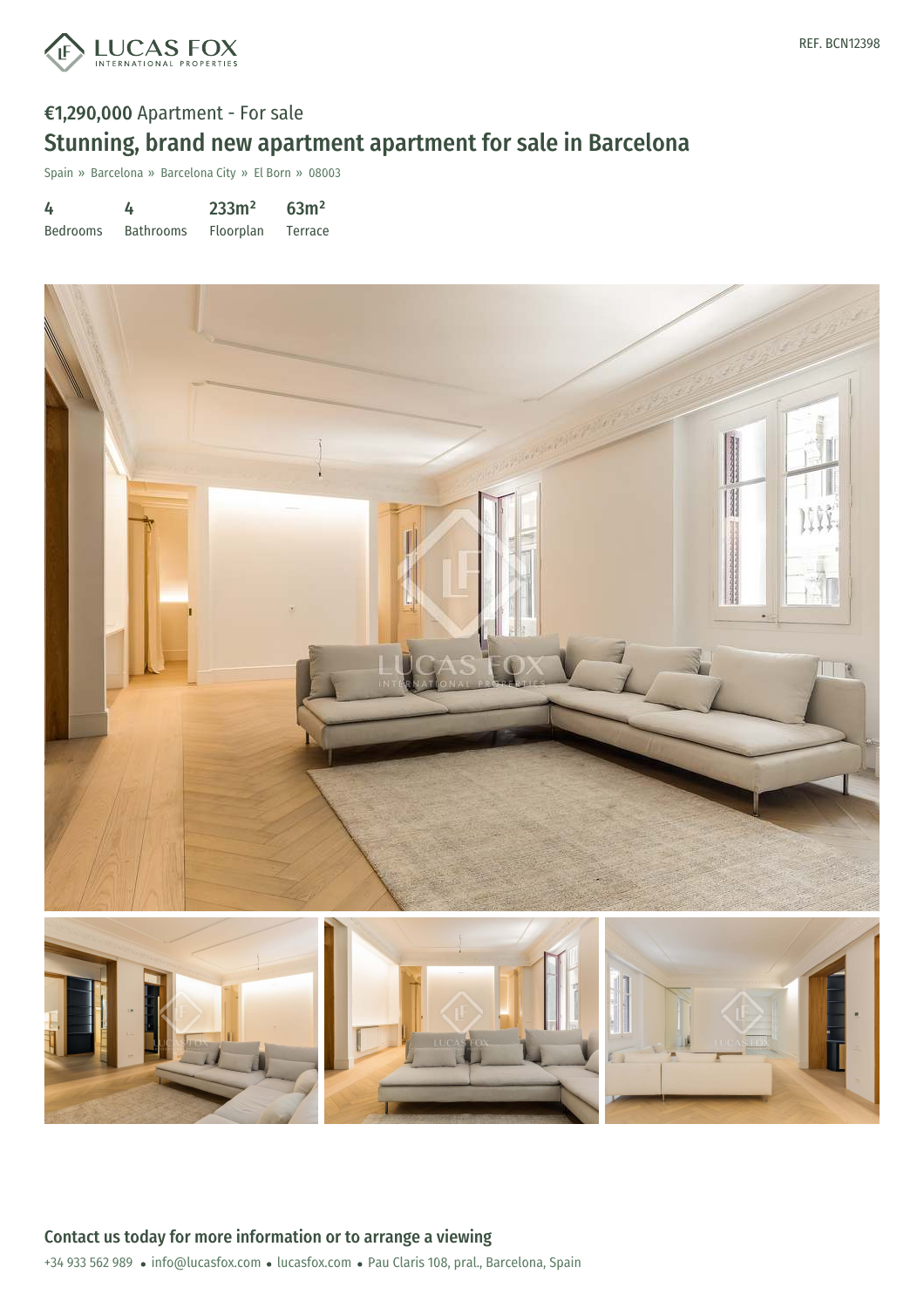

# €1,290,000 Apartment - For sale Stunning, brand new apartment apartment for sale in Barcelona

Spain » Barcelona » Barcelona City » El Born » 08003

4 Bedrooms 4 Bathrooms 233m² Floorplan 63m² Terrace

#### OVERVIEW

### Beautifully renovated 4-bedroom apartment for sale in Barcelona's Old Town.

This impressive apartment is within a classic style, corner building in Barcelona's charming old town. This area of the city is popular for its varied commercial and gastronomic offering as well as its proximity to the port and the beach.

The apartment has been fully renovated by architects Turull & Sorensen to combine original elements with modern materials and finishes. Notable features include the high, coffered ceilings and restored wooden doors.

Measuring 233m², in addition to the 63m² of interior courtyards, the apartment is made up of large living-dining area, approximately 40m², with a balcony overlooking the street below. This leads to the modern kitchen, fully equipped with top of the range appliances. There are also convenient utility and laundry rooms.

The apartment has 4 bedrooms, 3 of which have en-suite bathrooms. There is also a guest bathroom. A highlight of this apartment is the courtyards, with trees and plants, as well as space to relax, it is a peaceful oasis in the centre of the city.



[lucasfox.com/go/bcn12398](https://www.lucasfox.com/go/bcn12398)

Terrace, Lift, High ceilings, Natural light, Period Building, Period features, Wooden flooring, Air conditioning, Balcony, Built-in wardrobes, Double glazing, Exterior, Heating, Renovated, Transport nearby, Utility room, Wheelchair access